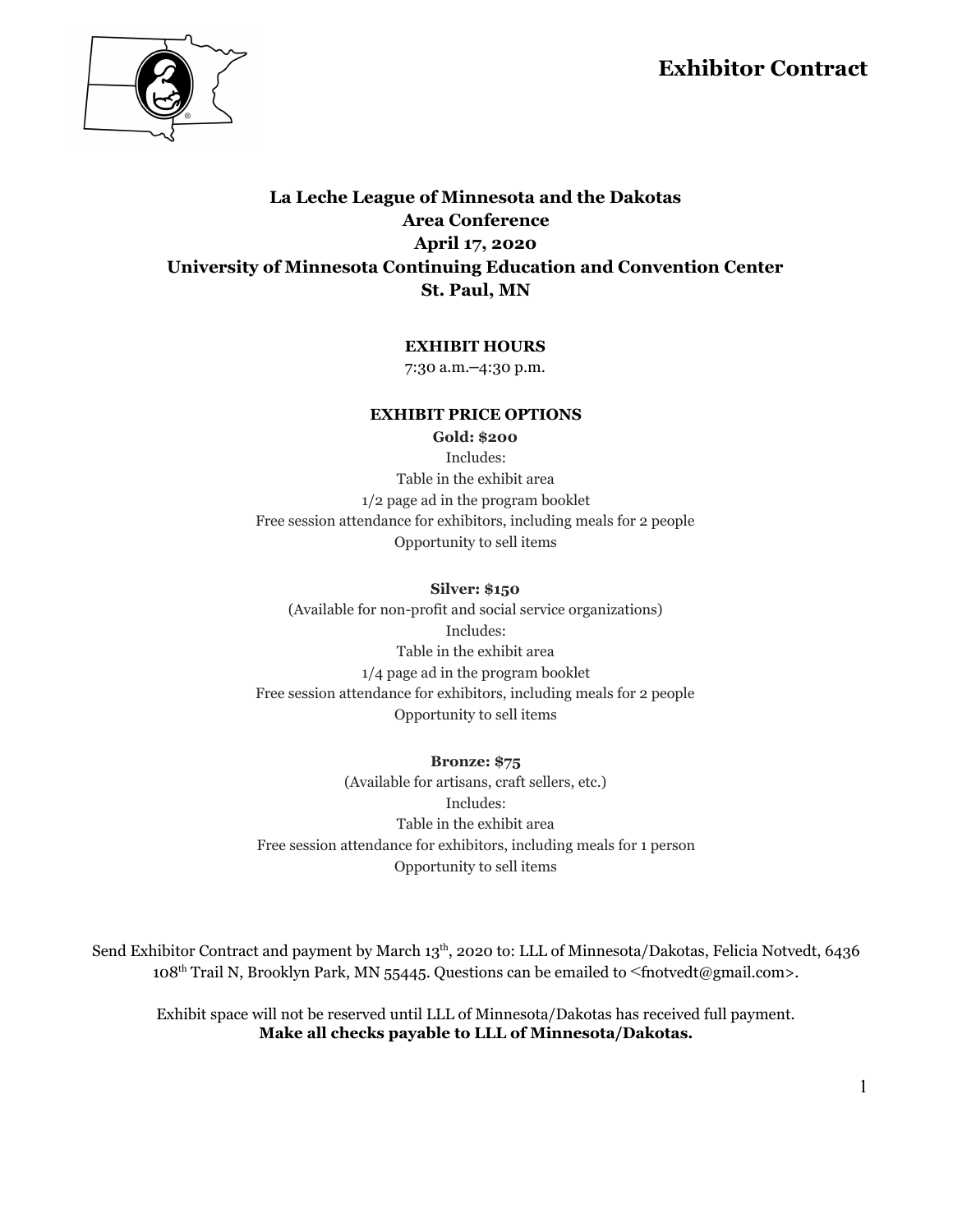# **Exhibitor Contract**

#### **SET UP AND TAKE DOWN**

Set-up of exhibits will begin 30 minutes before the day begins, at 7:00 a.m. on Friday and take-down should be completed within 30 minutes of the end of the last session. We prefer exhibits not be taken down before the official closing at 4:30 p.m. Friday. It is the responsibility of each Exhibitor to have his/her own exhibit set up prior to the opening of the Exhibit Area and taken down immediately after its close. Exhibit space not occupied by the close of the set-up period will be forfeited by Exhibitor. LLL may resell, reassign, or use any such forfeited space.

#### **EXHIBIT TABLE**

The exhibit table will include one skirted table (6 or 8 feet) and two chairs. Each exhibitor is required to provide a sign displaying the full name or an accepted well-known abbreviation of the organization's name.

#### **CANCELLATION**

After 4/3/20, exhibit fees will not be refunded for cancelled exhibits.

#### **MEALS/CONFERENCE ATTENDANCE**

Meals are included for exhibitors as explained above.

#### **EXHIBITOR CONTENT**

The Exhibitor agrees to exhibit only those items or services normally supplied or manufactured by said exhibitor in the normal course of business and agrees to comply with the conditions and policies set forth in the "Guidelines for Exhibitors" outlined at <http://www.lllofmndas.org/exhibit-with-us1.html>. La Leche League reserves the right to make any changes it deems necessary and retains the right to control, remove, prohibit, and/or refuse any exhibitor material(s) and/or item(s) which it considers inappropriate or unacceptable.

The Exhibitor agrees not to assign, sublet, or apportion any part of the allotted exhibit space assigned, inside or outside the Exhibit Area. Undignified methods of attracting attention including, but not limited to, loudspeakers, loud noise/music, flashing lights, etc., are prohibited.

#### **CONTRACTED SERVICES**

The Exhibitor agrees to accept the terms and conditions contained in the agreements between the University of Minnesota and La Leche League of Minnesota/Dakotas on matters and questions not covered in this contract. The Exhibitor assumes entire responsibility and hereby agrees to protect, indemnify, defend, and save La Leche League of Minnesota/Dakotas, LLLI, and the University of Minnesota, their officers and employees, against all claims to person or property, governmental charges or fines, and attorney fees arising out of or caused by Exhibitor's installation, removal, maintenance, occupancy, or use of the exhibition premises or any part thereof.

La Leche League is not responsible for theft or damage to exhibit or materials. Exhibitors are responsible for security of their own exhibits. Exhibitor assumes the entire cost of insurance. LLL is not liable for any injury or damages resulting from the use of any product or information sold by or provided by any advertisers or exhibitors.